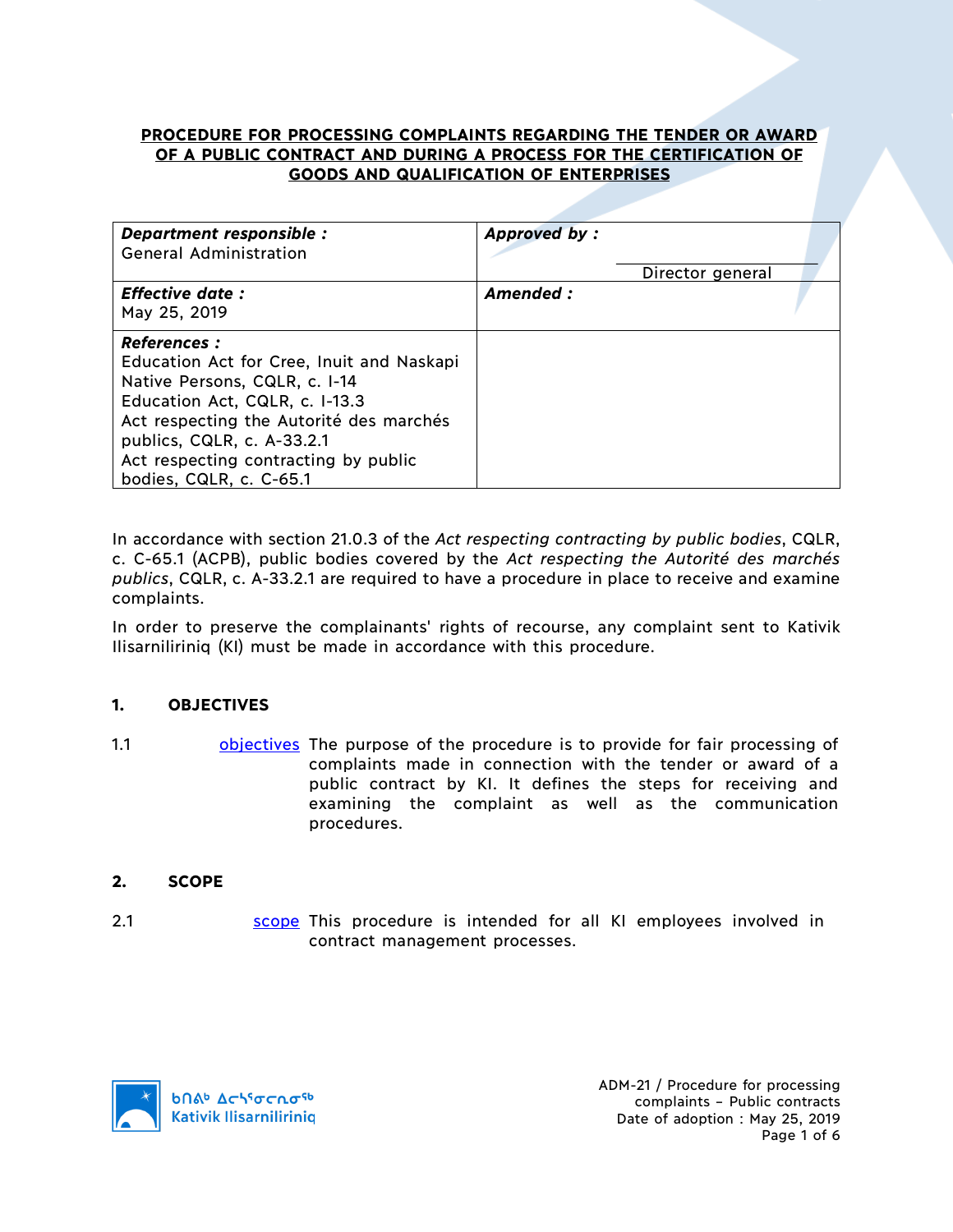### **3. GUIDING PRINCIPLES**

- 3.1 **guiding The guiding principles for processing KI's complaints are the** principles following :
	- The complainant will be welcomed and treated in a diligent, respectful and timely manner.
	- The complaint will be handled promptly and in accordance with the rules of confidentiality.
	- The Complaints Officer will be fair and impartial in the handling of complaints.
	- A follow-up will be conducted with the complainant following the submission of his or her complaint. The information provided will be clear, precise and complete.
	- KI staff is involved in this process and will help resolve the issues raised in the complaints.

# **4. DEFINITIONS OF A COMPLAINT AND ADMISSIBILITY OF THE COMPLAINANT**

4.1 definitions A complaint is an expression of dissatisfaction for which damages can be invoked and corrective action requested. A comment or request for information does not constitute a complaint.

> An expression of interest in a notice of intent required by the ACPB constitutes a complaint in relation to a public contract award process.

> In the context of a public call for tenders, only an interested enterprise or group of enterprises interested in participating in the tendering process or its representative may lodge a complaint.

4.2 **ongoing An interested enterprise or group of enterprises interested in** public call for participating in the award process or its representative may lodge tenders a complaint in the context of an ongoing public call for tenders if it considers that the tender documents contain conditions that do not ensure fair and equitable treatment of competitors, that do not allow competitors to participate, notwithstanding their qualifications to meet the expressed needs, or that are otherwise not in compliance with the regulatory framework. The complaint must be submitted within the deadline published in the Système électronique d'appel d'offres (SEAO).



ADM-21 / Procedure for processing complaints – Public contracts Date of adoption : May 25, 2019 Page 2 of 6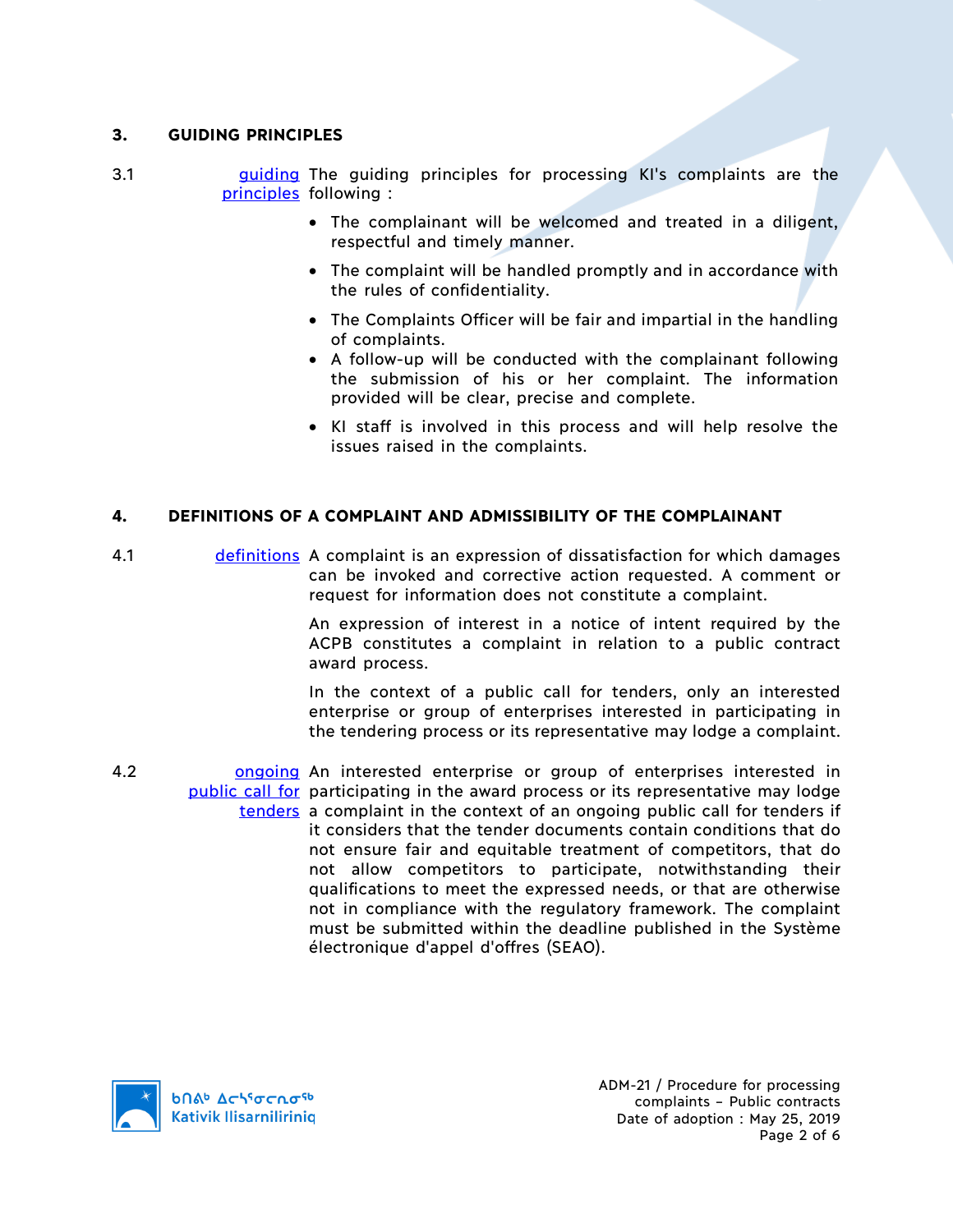- 4.3 certification An interested enterprise or group of enterprises interested in of goods and participating in an ongoing process of certification of goods or qualification qualification of enterprises may also file a complaint if it considers of enterprises that the documents contain conditions that do not ensure fair and equitable treatment of competitors, that do not allow competitors to participate, notwithstanding their qualifications to meet the expressed needs, or that are not otherwise in compliance with the regulatory framework.
- 4.4 **hotakele of a part of a process of awarding a contract by mutual agreement** intent pursuant to paragraph 4 of the first subsection of section 13 of the ACPB, any enterprise that is able to carry out the contract may express its interest.

In this case, the expression of interest is equivalent to a complaint. If KI decides to maintain its intention to sign the contract by mutual agreement with the enterprise listed in the notice, the enterprise that has expressed its interest may file a complaint with the Autorité des marchés publics (AMP), in accordance with section 38 of the *Act respecting the Autorité des marchés publics*.

### **5. ELIGIBILITY AND ADMISSIBILITY OF A COMPLAINT**

5.1 **minimum** To be admissible, the complaint must relate to a draft contract applicable whose expenditure is equal to or greater than the minimum public tender tender threshold.

> thresholds The applicable threshold amounts are the following (with applicable indexations where appropriate):

| Procurement contract                           | \$101.100 |
|------------------------------------------------|-----------|
| Technical or professional services<br>contract | \$101,100 |
| Construction work contract                     | \$101.100 |

5.2 types of A complaint must relate to the following types of public contracts. government<br>The following contracts, which involve an outlay of public funds

**contracts** covered and which involve an expenditure equal to or greater than the applicable minimum public tender threshold :

> 1) Procurement contracts, including contracts for the purchase or lease of movable property, which may include installation, operating or maintenance costs of the assets, to the extent that they are not intended to acquire goods for sale or resale in commerce or to be used for the production or supply of goods or services for sale or resale in commerce;



ADM-21 / Procedure for processing complaints – Public contracts Date of adoption : May 25, 2019 Page 3 of 6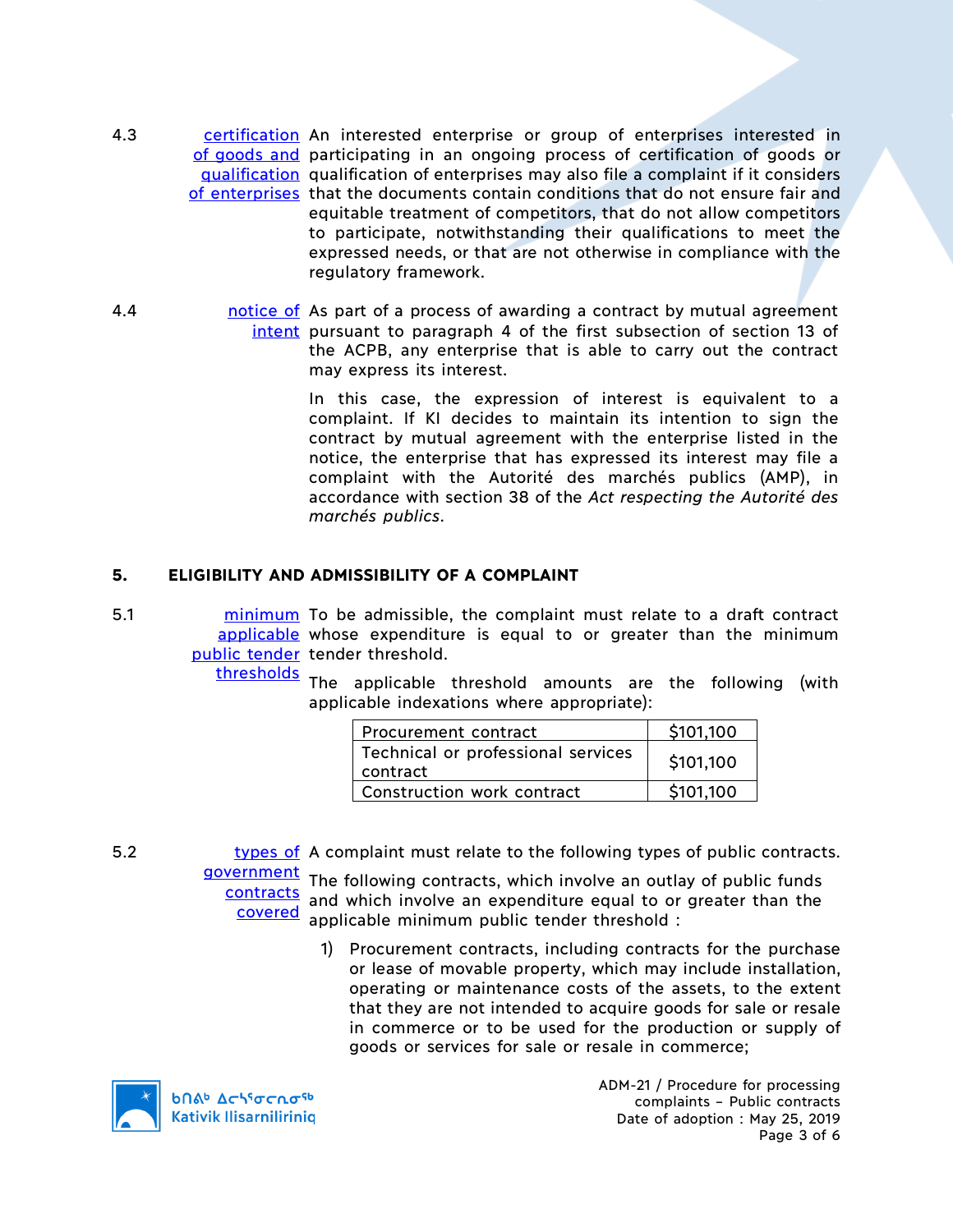- 2) Construction work contracts covered by the *Building Act*, CQLR, c. B-1.1 for which the contractor must hold the licence required under Chapter IV of that Act;
- 3) Service contracts, other than a contract to integrate the arts into the architecture and environment of government buildings and sites.

A leasing contract is deemed a procurement contract.

Contracts deemed to be service contracts, namely charter contracts, transportation contracts other than those subject to the *Education Act*, CQLR, c. I-13.3, damage insurance contracts and business contracts other than construction work contracts.

5.3 **time-limit** To be admissible, a complaint must be submitted within the for receipt prescribed time limits. When the complaint concerns an ongoing public call for tenders or the certification of goods and the qualification of enterprises, the deadline for receipt of the complaint by KI is indicated in the SEAO. The complaint may only relate to the content of documents accessible no later than two days before that date.

> When the enterprise expresses an interest in a notice of intent required by the ACPB, the date of receipt of the complaint by KI is also indicated in the SEAO.

#### **6. RECEPTION OF A COMPLAINT**

6.1 **reception** As provided for in the ACPB, the complaint must be delivered of a complaint electronically in order to be admissible.

Any complaint must be sent to the following address :

plainte@kativik.qc.ca

A complaint concerning an ongoing public call for tenders must be submitted on the form determined by the Autorité des marchés publics :

https://www.amp.quebec//porter-plainte/plainte-organismepublic/?utm\_source=Cyberimpact&utm\_medium=email&utm\_camp aign=Re

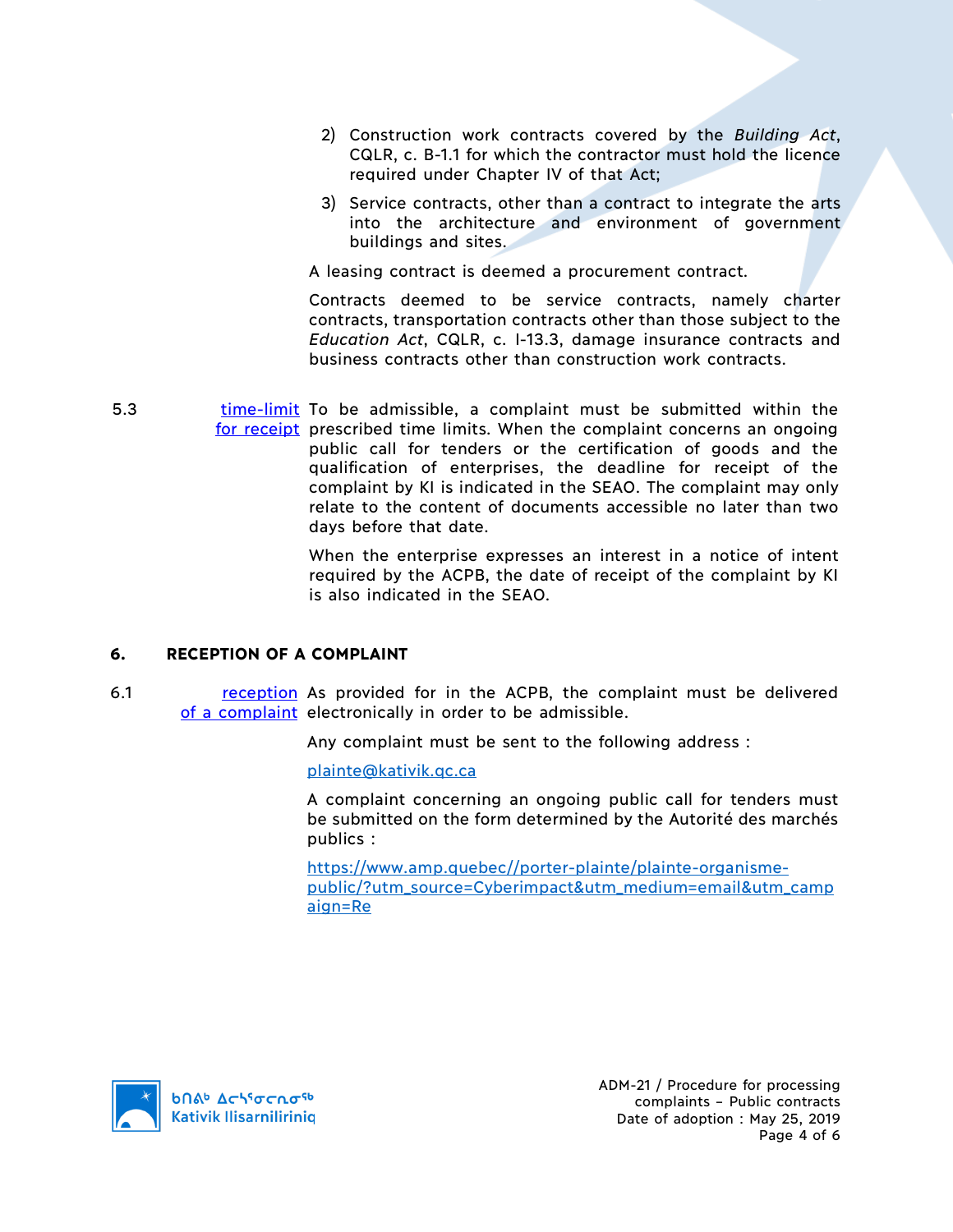#### **7. WITHDRAWAL OF A COMPLAINT**

7.1 withdrawal The withdrawal of a complaint by the complainant must also be of a sent to the following address: plainte@kativik.gc.ca. KI will enter complaint the date of withdrawal of the complaint in the SEAO.

### **8. PROCESSING A COMPLAINT**

- 8.1 acknowledgement An electronic acknowledgement of receipt shall be sent to the of receipt complainant within three working days.
- 8.2 analyzing the The complaint is reviewed by the "Contract Rules Compliance complaint Monitor" (CRCM) [*responsable de l'application des règles contractuelles (RARC)*] or by the "Monitor of Public Calls for Tenders". If necessary, they shall seek the cooperation of the department for which the contractual agreement is to be entered into.

A complaint may be rejected if :

- It is deemed frivolous or vexatious ;
- It is submitted by a complainant who does not have the required interest ;
- It is submitted by a complainant who is pursuing, or has pursued, legal proceedings for the same facts set out in his complaint.

The Monitor first checks the interest of the complainant. If the complainant has the required interest, the date of receipt of the complaint is recorded in the SEAO. If this is not the case, the complainant is informed electronically.

The Monitor then analyses the admissibility of the complaint by the complainant with the required interest, the conditions of which are listed in this procedure.

When a enterprise expresses its interest in a notice of intent, it must demonstrate that it is able to carry out the contract in accordance with the obligations and needs set out in the notice. The Monitor's analysis will only focus on the documents sent by the enterprise within the required time frame.

8.3 decision of The review of the complaint is forwarded to the CRCM for a the contract decision.

rules compliance (CRCM)

**The CRCM's** decision is conveyed to the complainant electronically. The reason(s) for the decision shall be communicated to the complainant. The latter is also informed in writing of possible remedies available at the AMP.



**b**በል<sup>b</sup> Δςιτσς το <sup>τρ</sup> **Kativik Ilisarniliriniq**